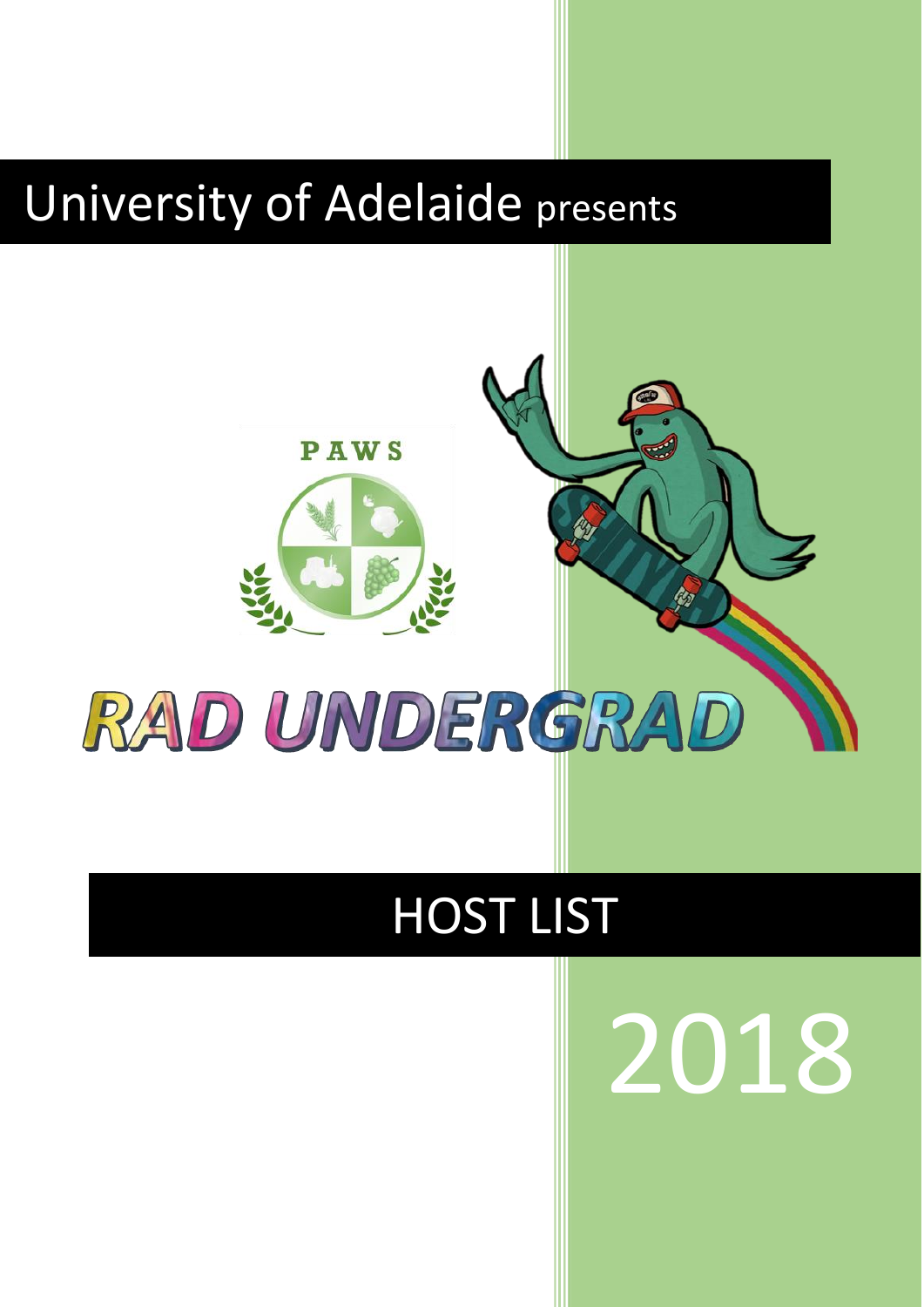### Table of Contents

<span id="page-1-0"></span>This list shows which postgraduate students are available to host an undergraduate for a range of activities from meeting with them to talk to actually helping them with their experiment. Please pick 2-3 postgraduates you would like to talk to that are offering what you would like (see what they're available for) and send Beth Lovey an e-mail ([beth.loveys@adelaide.edu.au\)](mailto:beth.loveys@adelaide.edu.au) with the subject title: **Rad Undergrad** stating what it is you are looking for. She will help find a time that suits you both for what you want!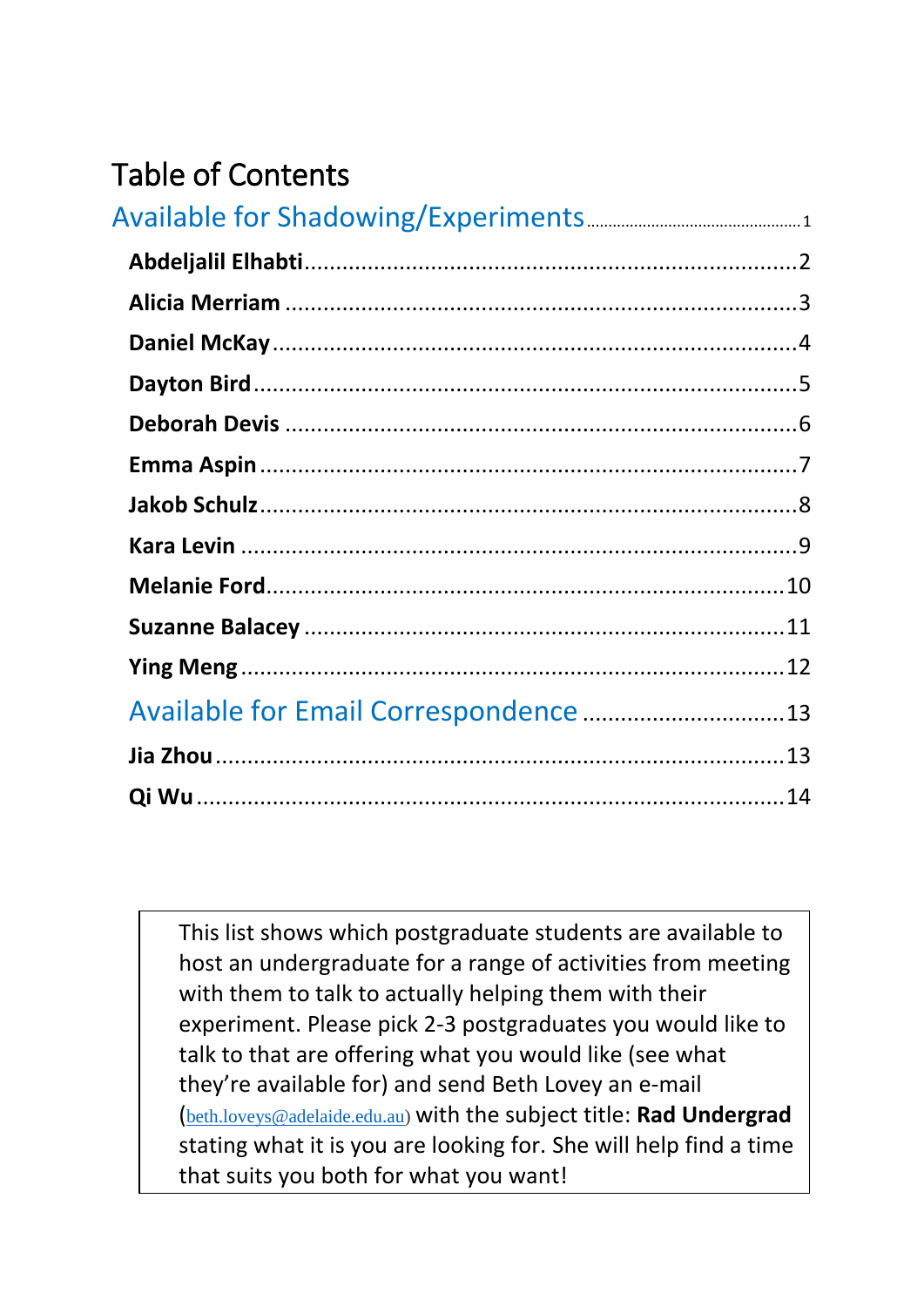## Available for Shadowing/Experiments

<span id="page-2-0"></span>Abdeljalil Elhabti Abdeljalil.elhabti@adelaide.edu.au 3<sup>rd</sup> Year PhD Student Plant Genomics Centre



**Research Topic:** Wheat tolerance to drought and high temperature

**About Me:** My work aims to understand what makes some wheat plants tolerate the combination of drought and heat stress and produce grains under harsh conditions. The aim is to identify novel physiological traits that can assist breeders in selecting tolerant wheat varieties. We grow plants in state-of-theart platforms to accurately monitor plant water use, water flow and leaf gas exchange.

#### **Research Techniques Used:**

- DroughtSpotter (The Plant Accelerator)
- Gas exchange system
- Water flow system
- Hydraulic instruments
- Colorimetric assays (enzyme activity, sugar content)

- 1. Answer questions via email/ set up a meeting to chat
- 2. Have students shadow for a day/half a day
- 3. Have students help with an experiment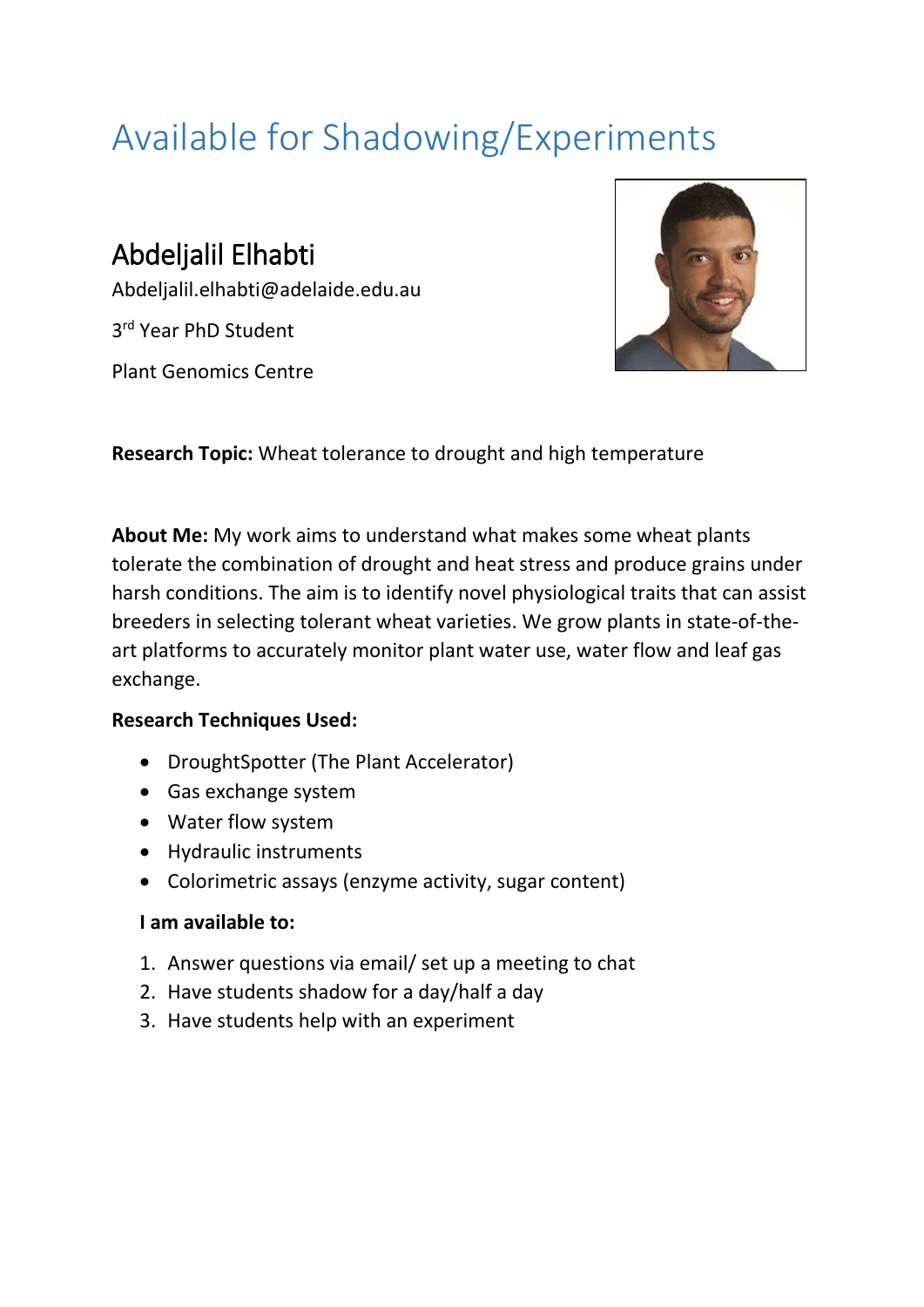### <span id="page-3-0"></span>Alicia Merriam alicia.merriam@adelaide.edu.au 1st year PhD student

Waite Main Building



**Research Topic:** Dispersal dynamics, seed biology and management of two herbicide-resistant weeds (*Sonchus oleraceus* and *Lactuca serriola*)

**About Me:** I'm from Canada but have dual citizenship with Australia and came here in 2015 to reconnect with family and do a PhD. My undergrad and honours were in plant ecology and I worked for the weed ecology lab at the Canadian department of agriculture during uni. Now I'm doing a PhD on weed ecology and herbicide resistance and like how it includes both ecology and agriculture. Two of my biggest passions are plants and art - I almost went to art school instead of studying science! I'm happy with my choice but enjoy art as a hobby.

#### **Research Techniques Used:**

- Field work (in-crop weed management trials, weed surveys and plant tissue sampling)
- Pot trials (herbicide resistance screening, dose response experiments, germination and seedbank persistence trials)
- Lab work (PCR and genetic sequencing)
- Mapping and spatial analysis using ArcGIS
- Data analysis using R

#### **I am available to:**

- 1. Answer questions via email/ set up a meeting to chat
- 2. Have students shadow for a day/half a day
- 3. Have students help with an experiment

\*Shadowing and student help for an experiment will depend on the timing of the student visit but I have a couple experiments in mind that might be suitable so I'm sure we can work something out.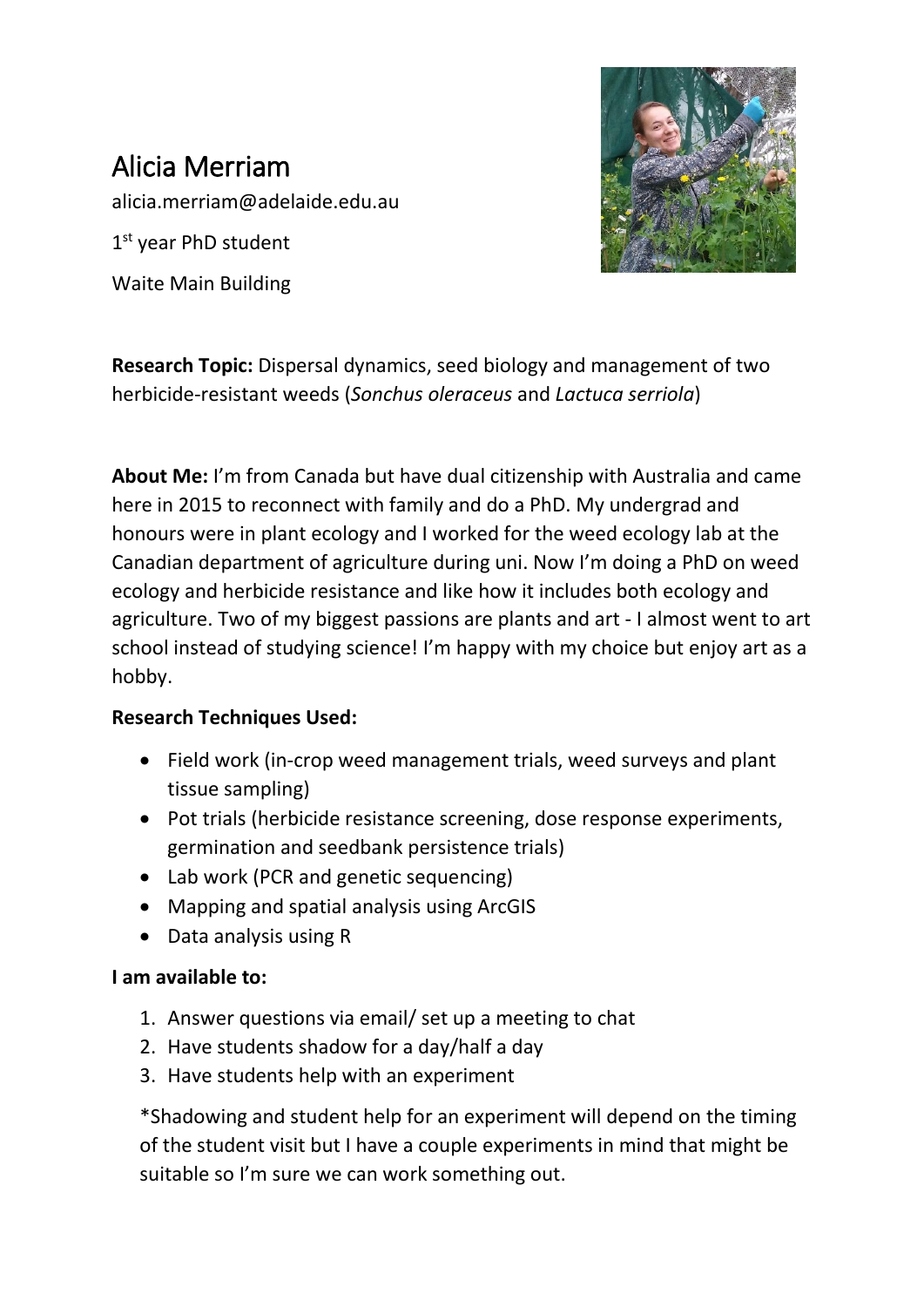### <span id="page-4-0"></span>Daniel McKay

daniel.mckay@adelaide.edu.au

1st year PhD student

Plant Research Centre

**Research Topic:** Investigating Cation Chloride Cotransporters (CCCs) in plants

**About Me:** I am a local student who moved into plant research for Honours after doing a Bachelors in Molecular Biology with a human perspective at North Terrace. The goal of my project is to uncover the role of cation chloride cotransporter proteins in plants as CCC knockout mutants suggest they play an important role.

#### **Research Techniques Used:**

- Microscopy (immunolabeling, dye staining, fluorescent markers and phenotyping)
- Image analysis through imageJ
- Various osmotic stress assays

- 1. Answer questions via email/ set up a meeting to chat
- 2. Have students shadow for a day/half a day
- 3. Have students help with an experiment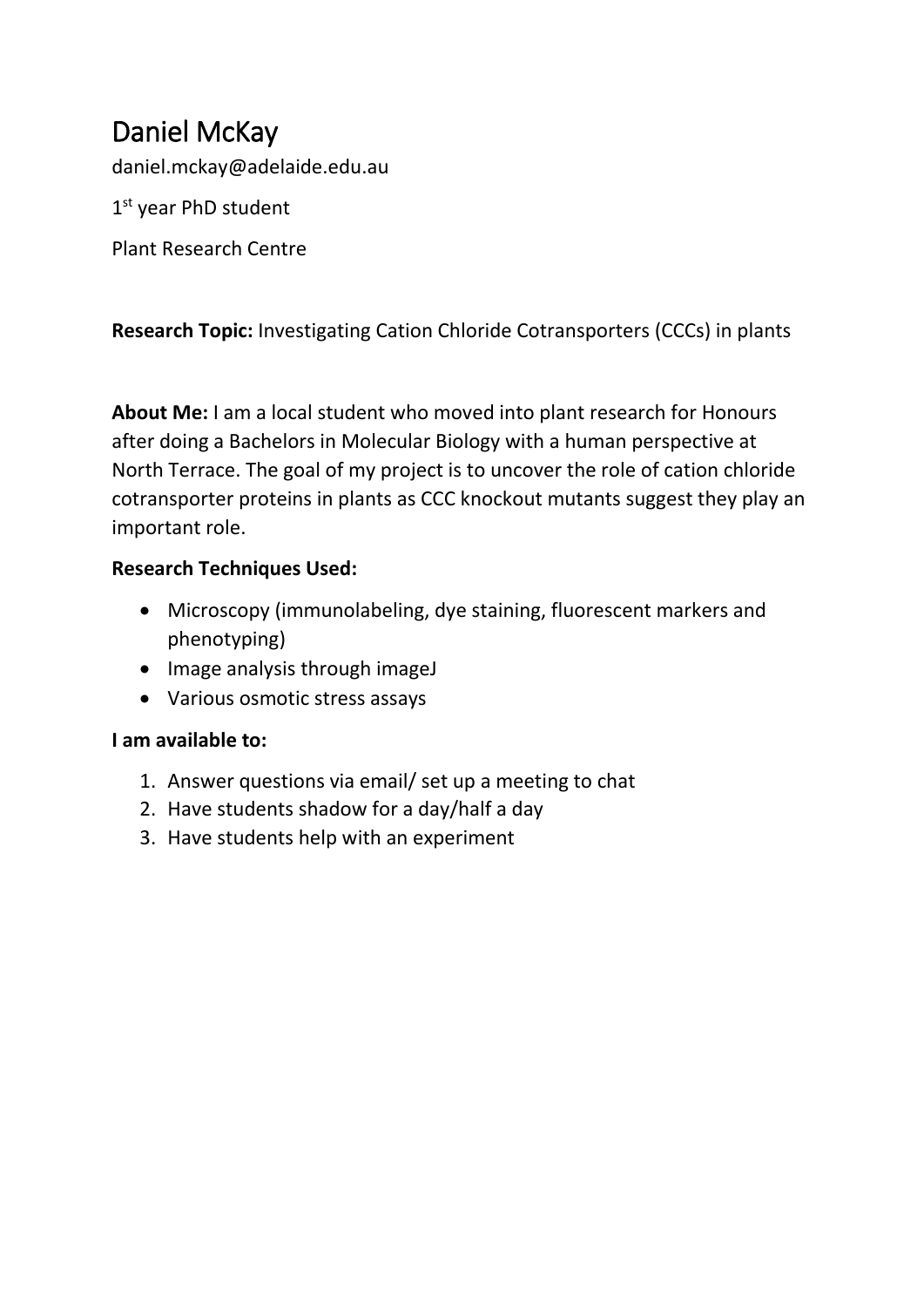<span id="page-5-0"></span>Dayton Bird Dayton.bird@adelaide.edu.au 1st year PhD student Wine Innovation Centre



**Research Topic:** Female germline formation during plant ovule development.

**About Me:** I am a domestic student and have completed a Bachelor of Science (Biomedical) at North Terrace followed by an Honours in Plant Science at Waite campus. My PhD is focused on female germline development in plants, which is major step required for the production of seed. My project will be investigating the genetic and molecular inputs that contribute to correct ovule development and pathways involved with female germline development and differentiation.

#### **Research Techniques Used:**

- PCR, gel electrophoresis
- Microscopy
- DNA extractions
- Plant phenotyping

- 1. Answer questions via email/ set up a meeting to chat
- 2. Have students shadow for a day/half a day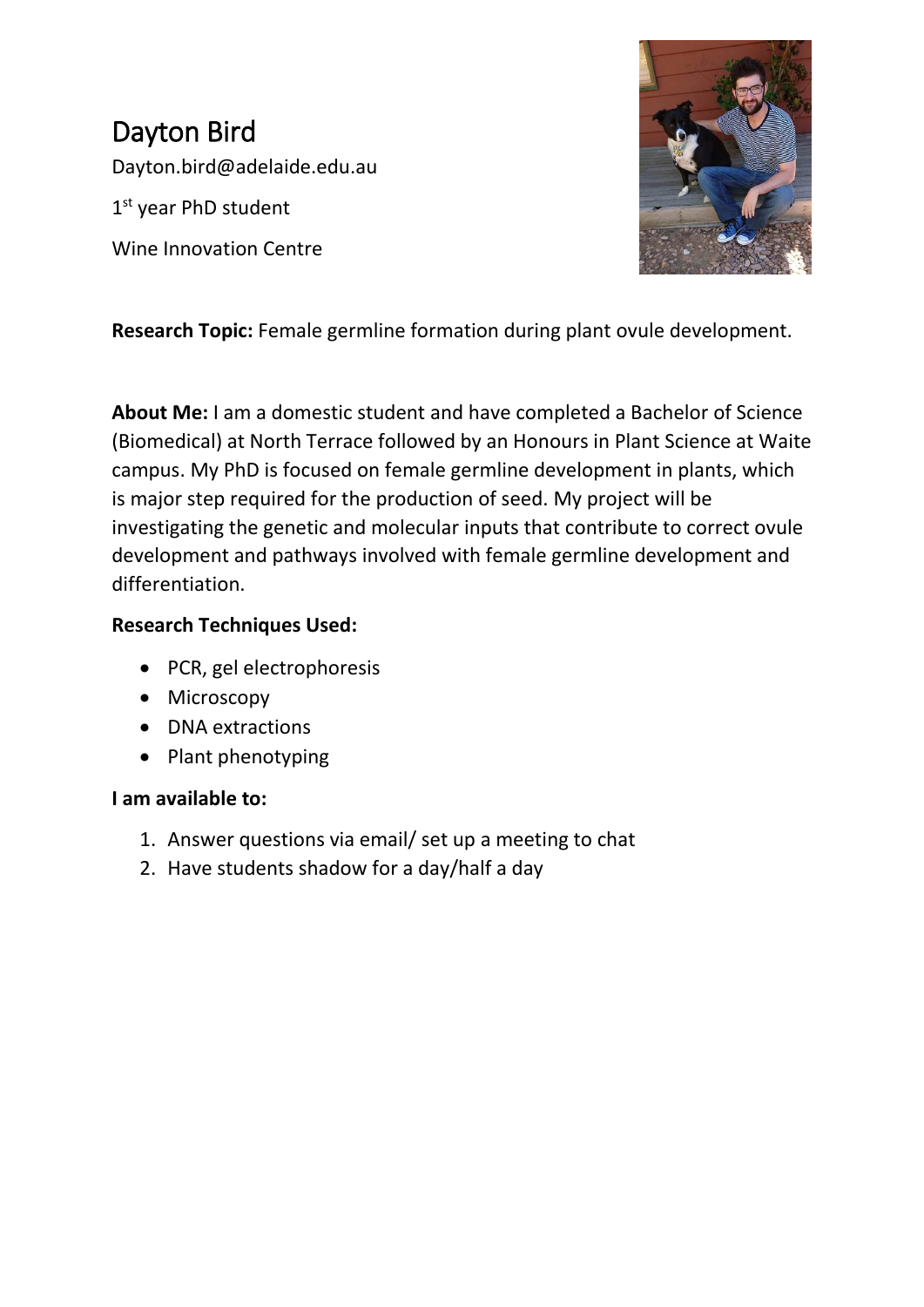### <span id="page-6-0"></span>Deborah Devis Deborah.devis@adelaide.edu.au 3<sup>rd</sup> year PhD student Plant Genomics Centre



**Research Topic:** Evolutionary and functional analysis of rice pollen allergens

**About Me:** I am in my third year of my PhD and the focus of my research is on the genetics of pollen genes. Some of the techniques I do regularly are PCRs, Gel electrophoresis, Microscopy, In Situ hybridization, CRISPR mutation and pollen phenotyping. I also actively enjoy volunteering for the Why Waite program and often run or help with running DNA pracs for high school students. Since I am in my final year, I don't always have a lot of lab work to do, but I would love to share the times I am in the lab regardless.

#### **Research Techniques Used:**

- PCR, Gel electrophoresis
- Microscopy
- In situ hybridization
- CRISPR mutation
- Pollen phenotyping

- 1. Answer questions via email/ set up a meeting to chat
- 2. Have students shadow for a day/half a day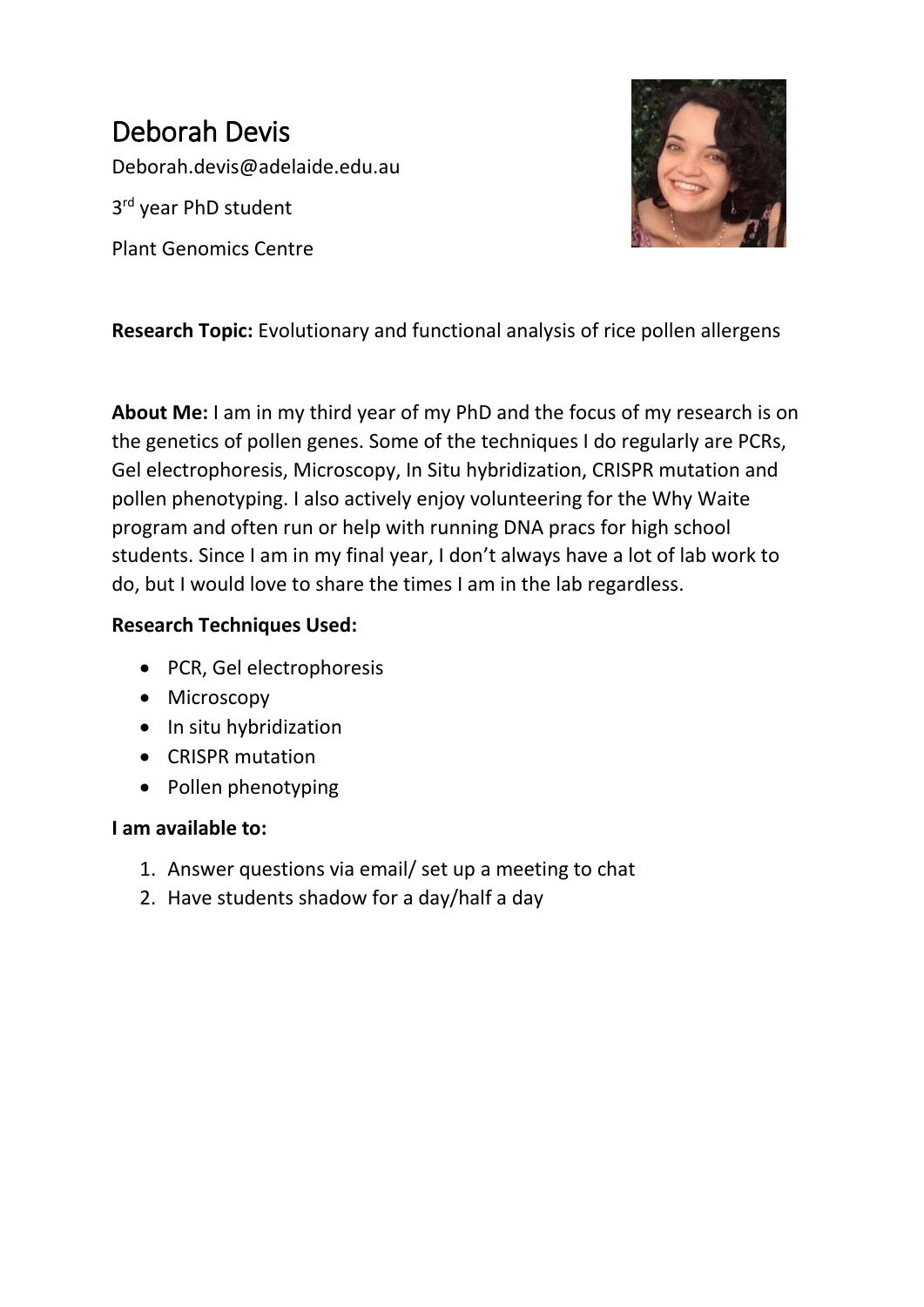### <span id="page-7-0"></span>Emma Aspin

emma.aspin@adelaide.edu.au

1st Year PhD Student

Waite Building

**Research Topic:** Ecological interactions between two natural enemies of the light brown apple moth (LBAM)

**About Me:** I'm an international student (UK!) on a Joint PhD scheme between the University of Adelaide and the University of Nottingham. I'm studying the interactions between two parasitoid wasp species that both prey on a pest that is prevalent in SA vineyards; the light brown apple moth. I'll be starting my experiments soon so any help would be appreciated!  $\odot$ 

- 1. Answer questions via email/ set up a meeting to chat
- 2. Have students shadow for a day/half a day
- 3. Have students help with an experiment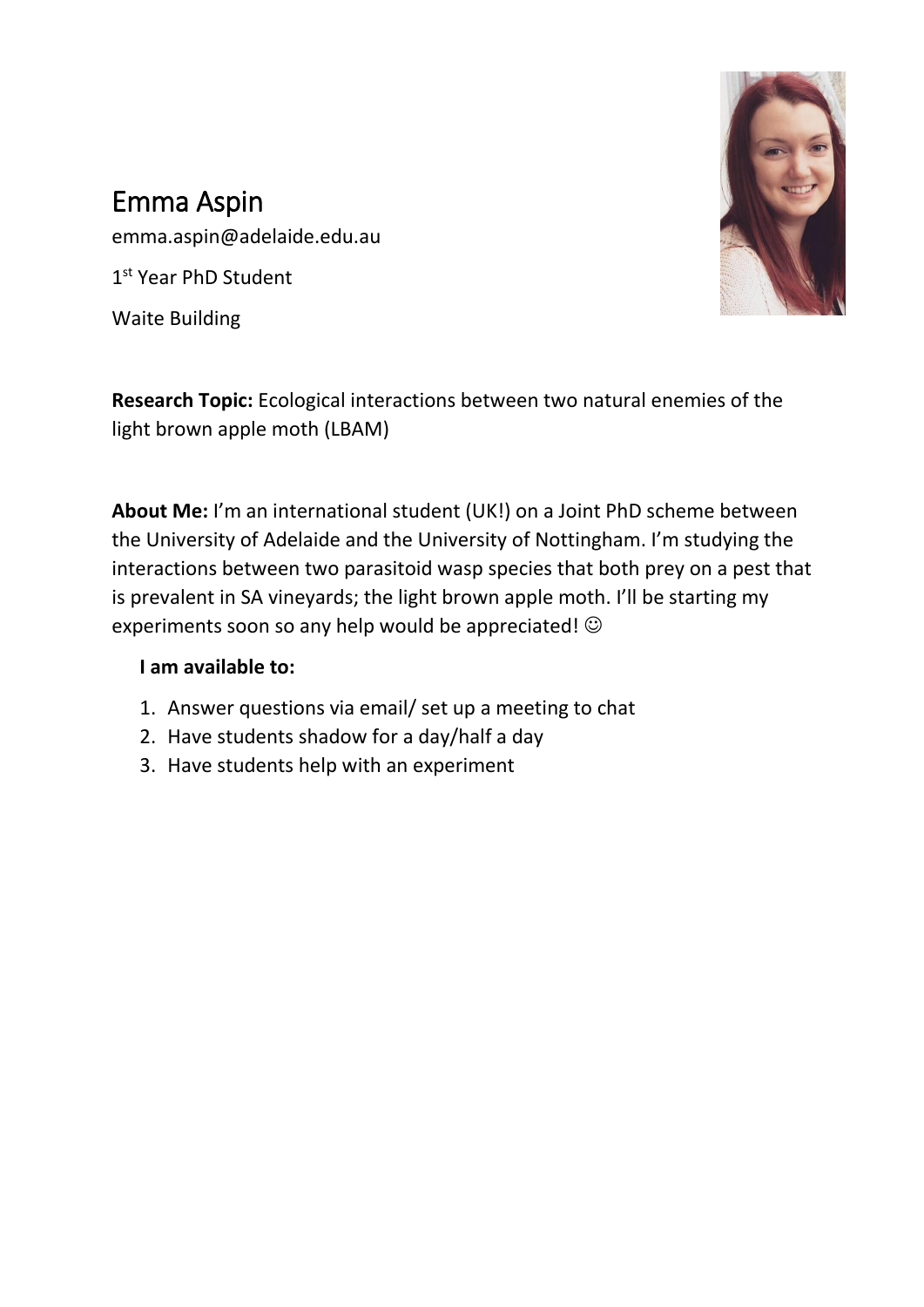### <span id="page-8-0"></span>Jakob Schulz jakob.schulz@adelaide.edu.au 1st Year PhD Student Wine Innovation Central



**Research Topic:** Wheat root responses to alkaline conditions.

**About Me:** I completed my undergraduate degree in biotechnology at the University of Adelaide majoring in biochemistry and genetics. I then came to Waite campus for honours where I studied biofuels from alternative feedstocks. I am currently studying wheat roots and their ability to adapt to various abiotic stresses (in particular alkaline sodic soils) through root exudates. These root exudates include a wide range of compounds with many functions, however in general they serve to condition the roots immediate environment (the rhizosphere) to favour the plants growth. I am looking to characterise the chemical profile as well as the resulting root morphology from the high pH.

#### **Research Techniques Used:**

- Hydroponic/ Aeroponic plant growth
- Root phenotyping
- HPLC/ GC-MS
- Microscopy

- 1. Answer questions via email/ set up a meeting to chat
- 2. Have students shadow for a day/half a day
- 3. Have students help with an experiment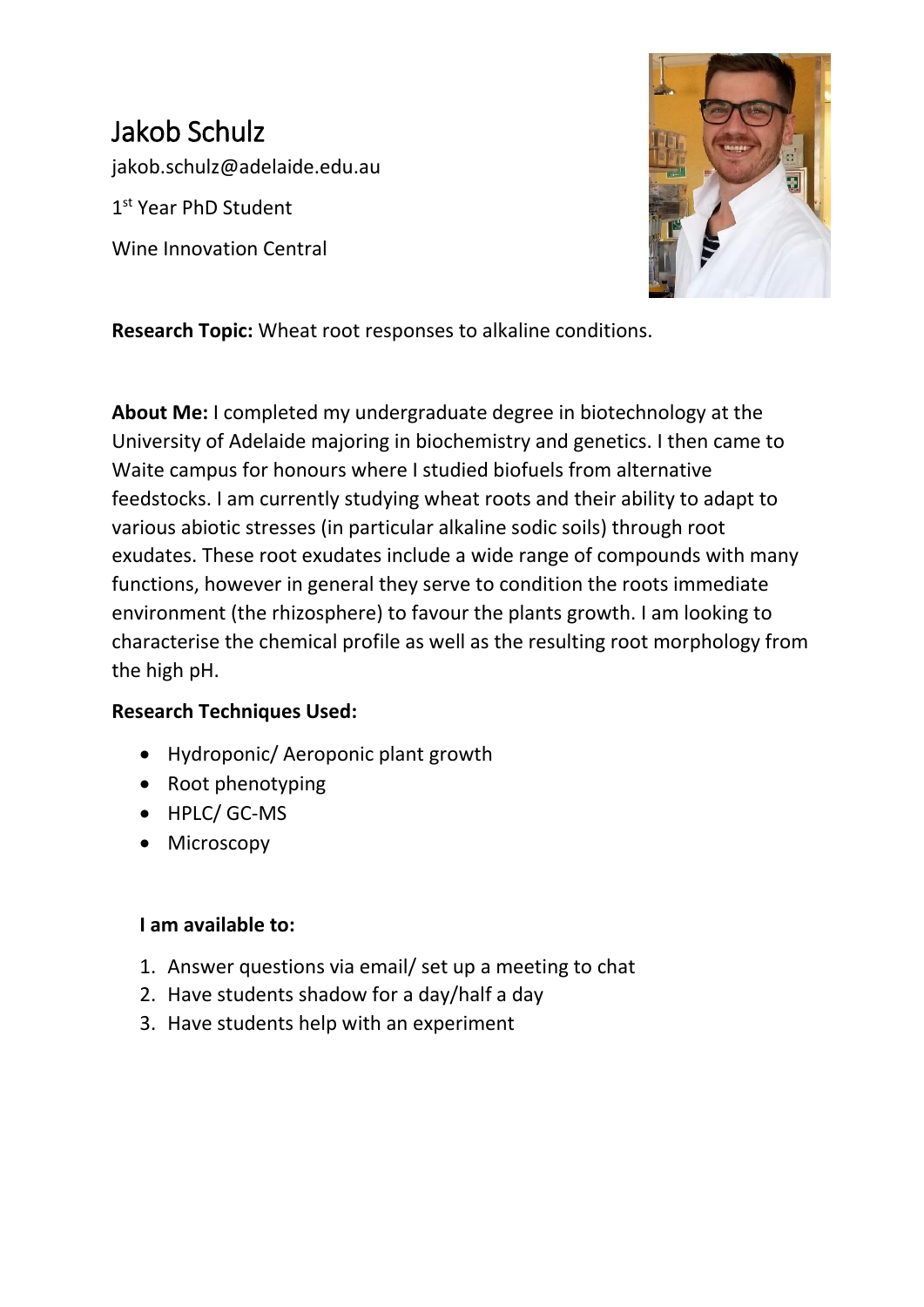<span id="page-9-0"></span>Kara Levin kara.levin@adelaide.edu.au 2<sup>nd</sup> year PhD student Plant Genomics Centre



#### **Research Topic:** Wheat Genetics and Nematode Resistance

**About Me:** I am an international student (from America) and am studying two different aspects to my PhD project. One is working with wheat breeding and genetics in order to uncover a region or gene that is responsible for a resistant trait against cereal cyst nematode (CCN). The other is understanding the biology behind interactions of the nematode and its host wheat in order to uncover possible resistance mechanisms.

#### **Research Techniques Used:**

- PCR, Gel electrophoresis
- Genotyping with robots
- DNA Extractions
- Microscopy

- 1. Answer questions via email/ set up a meeting to chat
- 2. Have students shadow for a day/half a day
- 3. Have students help with an experiment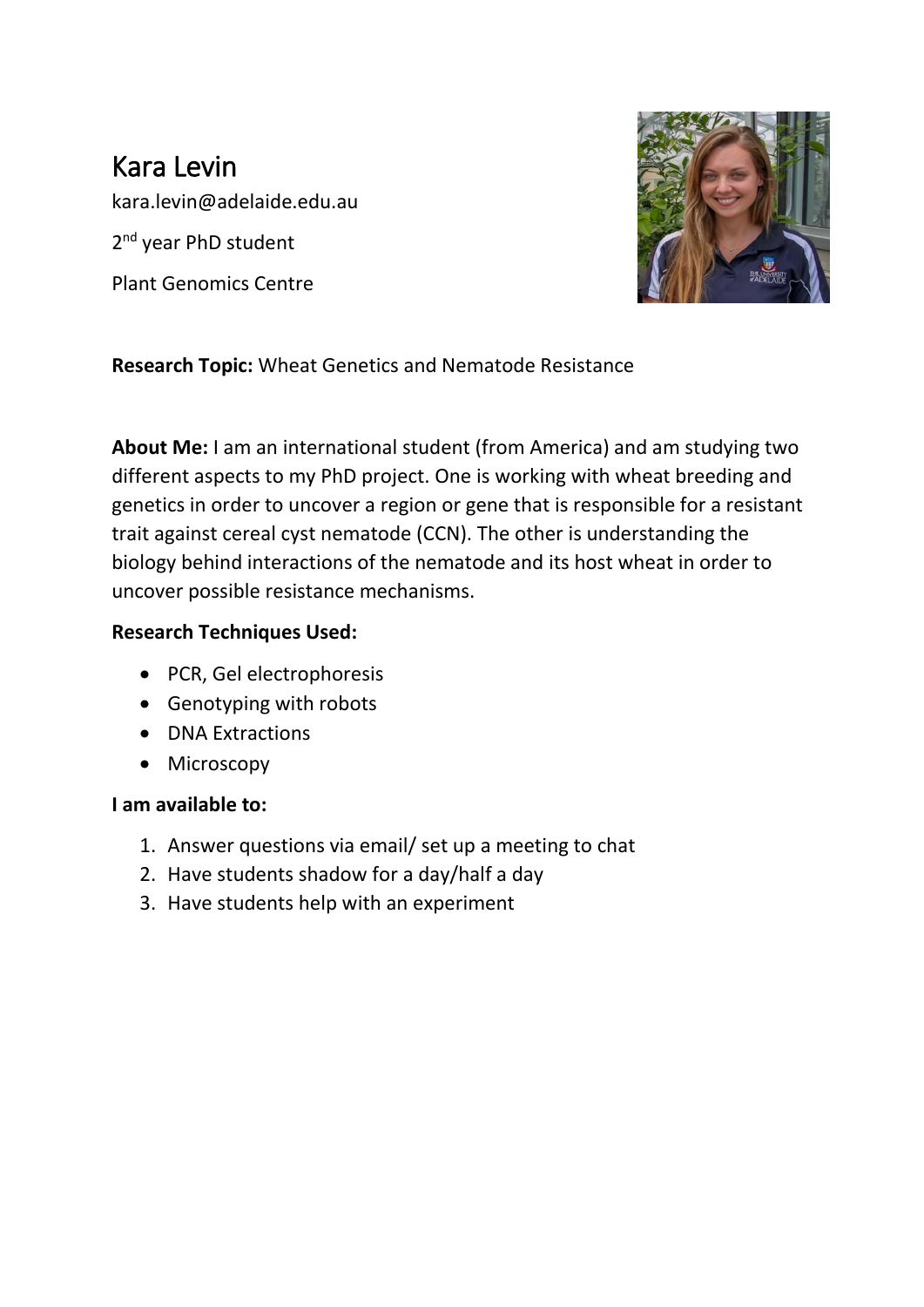### <span id="page-10-0"></span>Melanie Ford

melanie.ford@adelaide.edu.au

1st Year PhD Student

Wine Innovation Centre



#### **Research Topic:** Root mucilage and abiotic stress resistance

**About Me:** I'm an international student from Seattle, USA studying the goo (mucilage) that comes out of plant roots. I'm using Australian native and introduced plants to explore what the goo is made of and how it differs between species. Additionally, I'm looking into how root mucilage impacts the ability to tolerate climate change related stress including drought and salinity.

#### **Research Techniques Used:**

- Microscopy
- RNA and protein extraction
- $-$  HPLC
- Infrared Spectroscopy

- 1. Answer questions via email/ set up a meeting to chat
- 2. Have students shadow for a day/half a day
- 3. Have students help with an experiment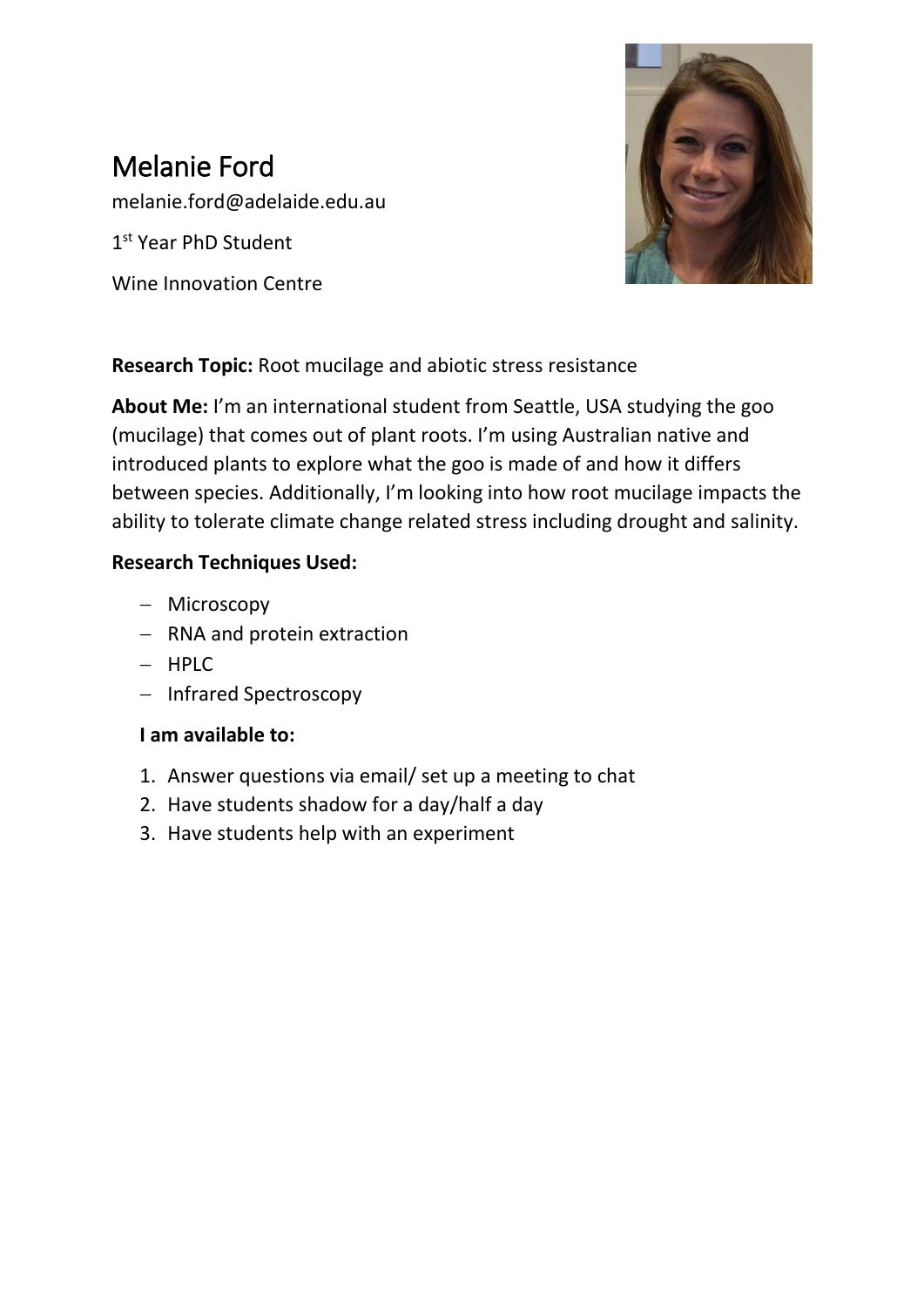### <span id="page-11-0"></span>Suzanne Balacey

Suzanne.balacey@adelaide.edu.au

2<sup>nd</sup> Year PhD Student

Plant Research Centre

**Research Topic:** Plant volatile signalling in response to drought stress in Planta

**About Me:** I am an international student (from France) and I am studying a possible communication between plant experiencing drought stress. With a specific set-up including individual plant chambers, I am looking into the physiology parameters of the plants (grapevine and Arabidopsis thaliana) as well as the emission of volatiles in the air.

#### **Research Techniques Used:**

- Plant physiology instruments (LIcor, ADC IRGA, porometer, pressure bomb)
- GC-MS for volatile analysis

- 1. Answer questions via email/ set up a meeting to chat
- 2. Have students shadow for a day/half a day
- 3. Have students help with an experiment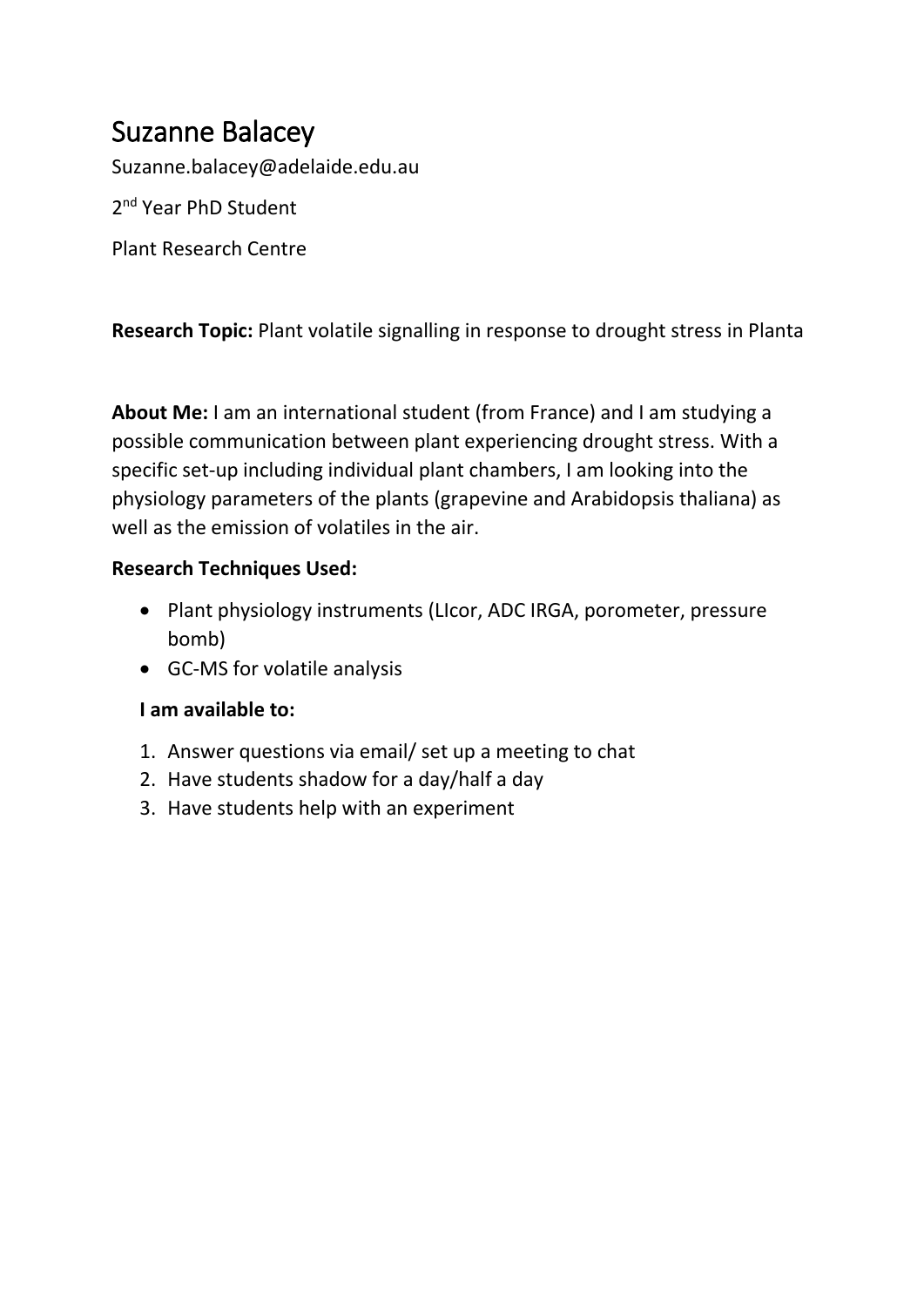<span id="page-12-0"></span>Ying Meng ying.meng@adelaide.edu.au 2<sup>nd</sup> Year PhD Student Plant Research Centre



**Research Topic:** The Role of GABA on plants under abiotic stress (salt, drought and hypoxia)

**About Me:** I am a second year PhD candidate in School of Agriculture, Food and Wine. My research is focused on GABA's role on plants under stress, especially on root growth and morphology. With other PhDs who also work "underground", we are all Groot Buddies. Currently I am using both *Arabidopsis* GABA mutants and wildtype (Col-0 background) to discover the story behind a phenomenon that be seen obviously or not by eyes. The mutants included GABA-depleted lines: *gad1, gad2-1, gad1/2/4/5*, GABA-T deficient line: *pop2-8*, GAD2-overexpression lines: *B33, B97*.

#### **Research Techniques Used:**

- R Software
- Phenotyping
- Root Analysis

- 1. Answer questions via email/ set up a meeting to chat
- 2. Have students help with an experiment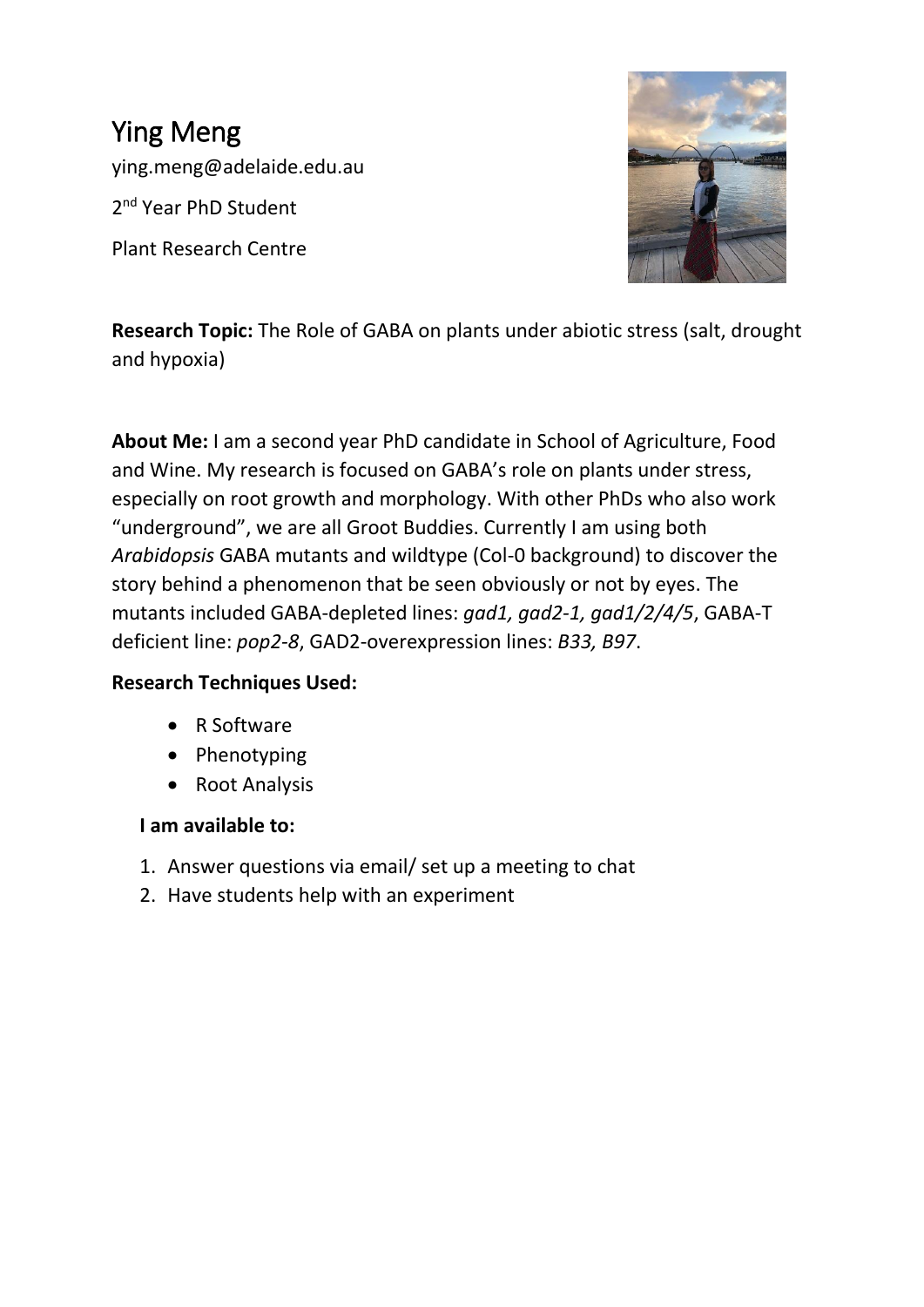### <span id="page-13-0"></span>Available for Email Correspondence

<span id="page-13-1"></span>Jia Zhou Jia.zhou@adelaide.edu.au 2<sup>nd</sup> year PhD student UNSW



**Research Topic:** The impact of gut microbiome on Australian cane toad invasion

**About Me:** An international student from China.

My research interests are: (1) how diet and other factors change gut microbiome; (2) how gut microbiome changes invasive behaviour; (3) novel methodology to age wild cane toads

#### **Research Techniques Used:**

- Field work and wild animal collection,
- Skeletochronology,
- 16s rRNA sequencing analysis: DNA extractions, library preparation (PCR)
- bioinformatics analysis (R).

#### **I am available to:**

1. Answer questions via email (currently stay in Sydney, otherwise I would love to meet in person) or chat through skype.